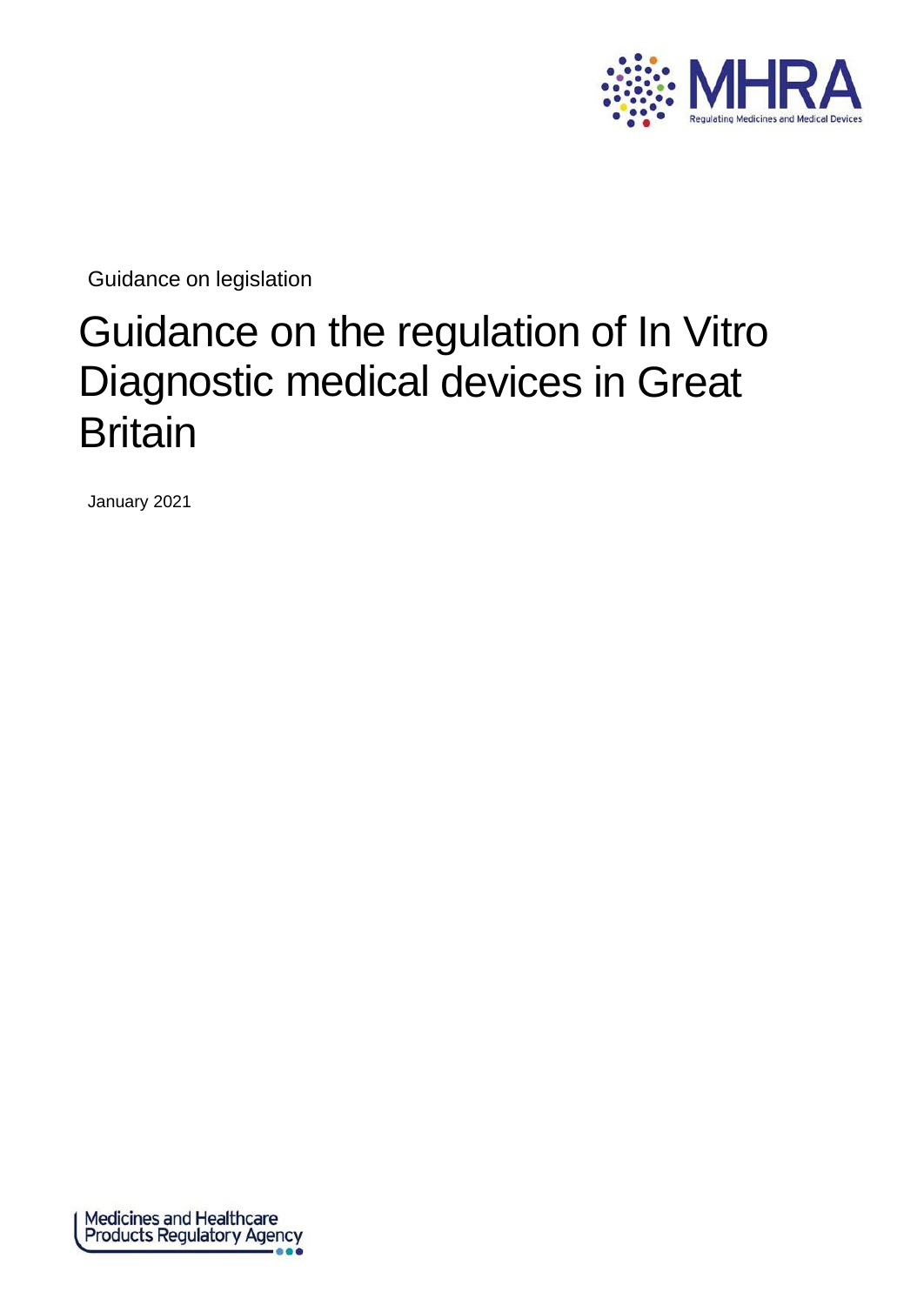# **Contents**

| 2.7 Exemption for health institutions (commonly referred to as in-house manufacturing) 6                                                                                |  |
|-------------------------------------------------------------------------------------------------------------------------------------------------------------------------|--|
|                                                                                                                                                                         |  |
|                                                                                                                                                                         |  |
|                                                                                                                                                                         |  |
|                                                                                                                                                                         |  |
|                                                                                                                                                                         |  |
|                                                                                                                                                                         |  |
|                                                                                                                                                                         |  |
|                                                                                                                                                                         |  |
|                                                                                                                                                                         |  |
| 3.8 Self-test IVDs not covered in Annex II (Part IV of the Medical Devices Regulations<br>2002, Annex II [as modified by Part III of Schedule 2A to the Medical Devices |  |
| 3.9 Part IV of the UK MDR 2002, Annex II (as modified by Part III of Schedule 2A to the                                                                                 |  |
| 3.10 Classifications stated in Part IV of the UK MDR 2002, Annex II List B (as modified                                                                                 |  |
|                                                                                                                                                                         |  |
|                                                                                                                                                                         |  |
|                                                                                                                                                                         |  |
|                                                                                                                                                                         |  |
|                                                                                                                                                                         |  |
|                                                                                                                                                                         |  |
|                                                                                                                                                                         |  |
|                                                                                                                                                                         |  |
|                                                                                                                                                                         |  |
|                                                                                                                                                                         |  |
|                                                                                                                                                                         |  |
|                                                                                                                                                                         |  |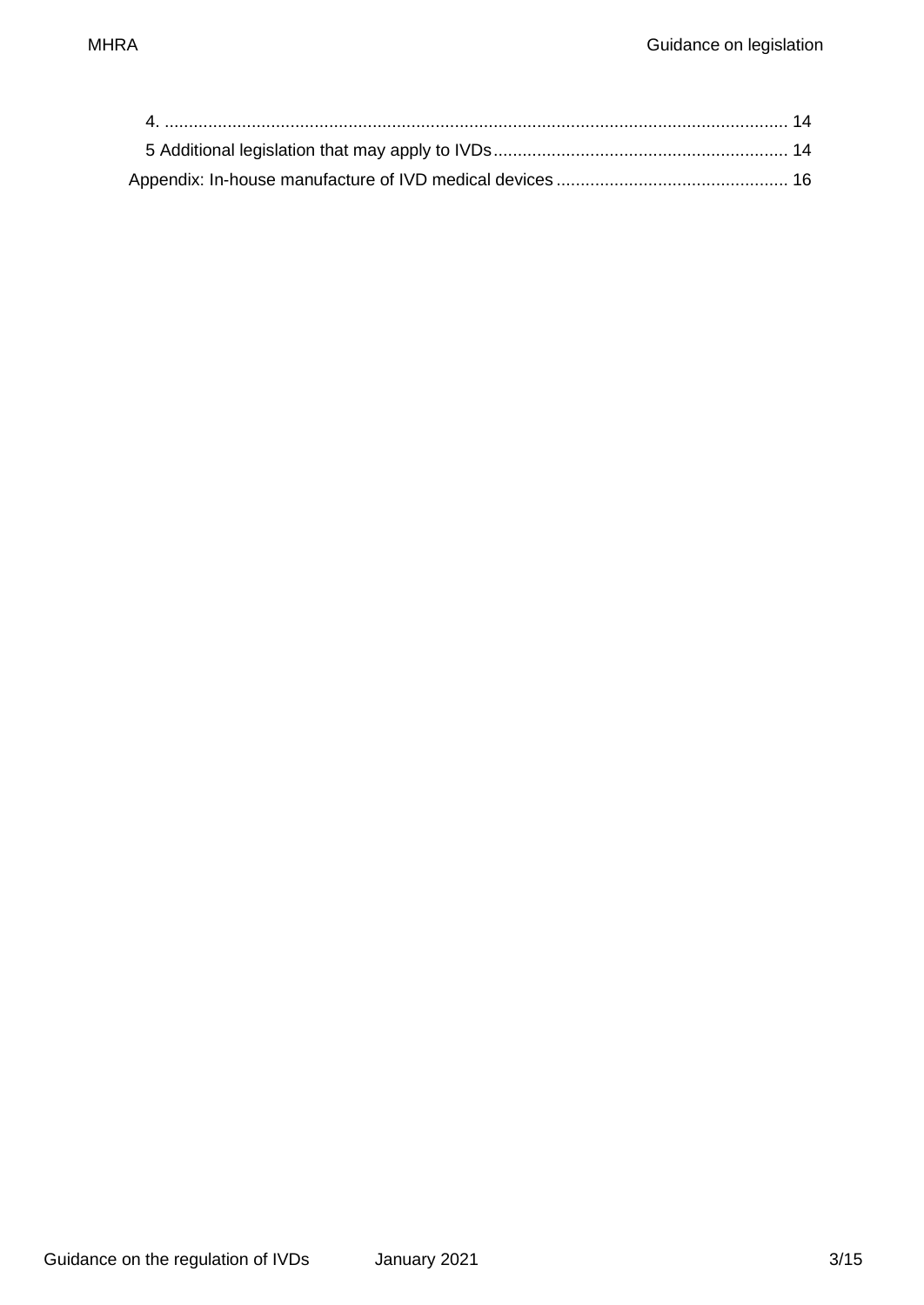# <span id="page-3-0"></span>1 Introduction

This document outlines the current controls on the sale and supply of in vitro diagnostic (IVD) medical devices in Great Britain and explains the main features of the requirements for IVDs, set out in Part IV of the [UK Medical Devices Regulations 2002](https://www.legislation.gov.uk/uksi/2002/618/contents/made) (as amended) (UK MDR 2002).

It should be read in conjunction with [vigilance guidance](https://www.gov.uk/government/collections/medical-devices-guidance-for-manufacturers-on-vigilance) for IVDs and advice for UK Approved Bodies on self-tests.

This guidance is specific to in vitro diagnostic devices placed on the market in Great Britain (England, Wales and Scotland). For guidance on the legislation applicable to in vitro diagnostic medical devices in Northern Ireland, please see our published [guidance.](https://www.gov.uk/guidance/medical-devices-eu-regulations-for-mdr-and-ivdr)

# <span id="page-3-1"></span>2 Scope of the UK MDR 2002

<span id="page-3-2"></span>2.1 What is an in vitro diagnostic medical device? The UK MDR 2002, Regulation 2 defines an IVD as:

'a medical device which

- a) is a reagent, reagent product, calibrator, control material, kit, instrument, apparatus, equipment or system, whether used alone or in combination; and
- b) is intended by the manufacturer to be used in vitro for the examination of specimens, including blood and tissue donations, derived from the human body, solely or principally for the purpose of providing information:
	- i. concerning a physiological or pathological state
	- ii. concerning a congenital abnormality
	- iii. to determine the safety and compatibility of donations, including blood and tissue donations, with potential recipients, or
	- iv. to monitor therapeutic measures

and includes a specimen receptacle but not a product for general laboratory use, unless that product, in view of its characteristics, is specifically intended by its manufacturer to be used for in vitro diagnostic examination.'

This definition needs to be read in conjunction with the definition of a medical device in the UK MDR 2002 (Regulation 2):

'Medical device' means any instrument, apparatus, appliance, software, material or other article, whether used alone or in combination, together with any accessories, including the software intended by its manufacturer to be used specifically for diagnosis or therapeutic purposes or both and necessary for its proper application which –

- a) intended by the manufacturer to be used for human beings for the purpose of:
	- i. diagnosis, prevention, monitoring, treatment or alleviation of disease
	- ii. diagnosis, monitoring, treatment, alleviation of or compensation for an injury or handicap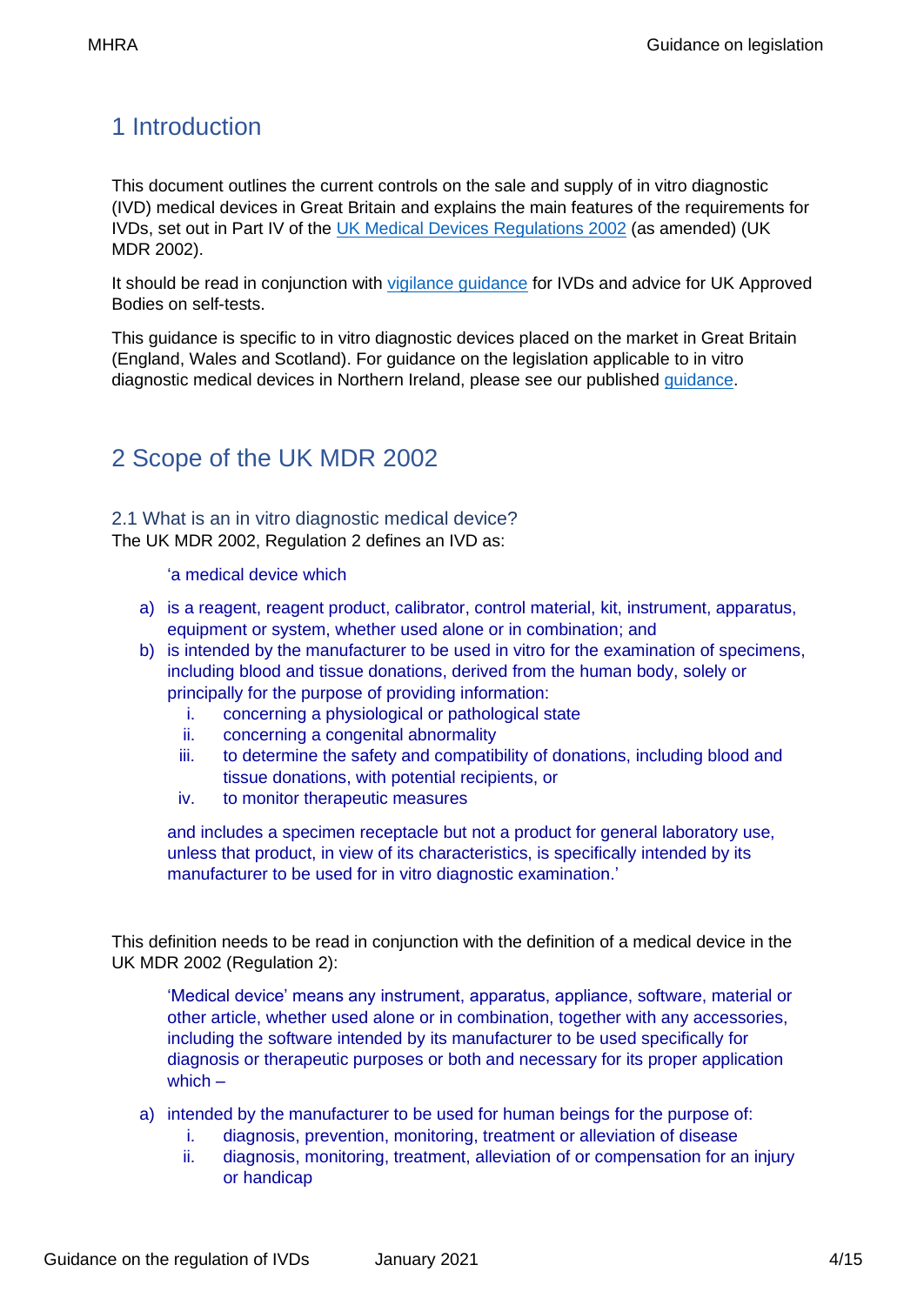- iii. investigation, replacement or modification of the anatomy or of a physiological process, or
- iv. control of conception; and
- b) does not achieve its principal intended action in or on the human body by pharmacological, immunological or metabolic means, even if it is assisted in its function by such means.'

#### <span id="page-4-0"></span>2.2 Specimen receptacles

'Specimen receptacles' are devices, whether vacuum-type or not, specifically intended by the manufacturer for the primary containment and preservation of specimens derived from the human body for the purpose of in vitro diagnostic examination. Specimen receptacles are considered to be IVDs and therefore fall within the scope of the UK MDR 2002.

#### <span id="page-4-1"></span>2.3 Products for general laboratory use

Products for general laboratory use are not IVDs unless, in view of their characteristics, they are intended specifically by their manufacturer to be used for in vitro diagnostic examination of samples derived from the human body for the purposes outlined in the definition of an IVD.

#### <span id="page-4-2"></span>2.4 Accessories to IVDs

'Accessory' means 'an article which, whilst not being an in vitro diagnostic medical device, is intended specifically by its manufacturer to be used together with a device to enable that device to be used in accordance with its intended purpose.' (Regulation 32(1)).

Accessories on their own will not provide diagnostic information and it is this that will differentiate them from devices. Some reagents for example can be both accessories and IVDs dependent on their stated intended purpose. Examples of accessories are bar code scanners, microtome blades and general media such as saline for running instruments.

For the purposes of the UK MDR 2002 accessories are treated as IVDs in their own right.

However, 'invasive sampling devices' or those which are directly applied to the human body for the purpose of obtaining a specimen are not considered to be accessories to IVDs. Generally, such devices will be regulated by Part II of the UK MDR 2002 as medical devices. However, where a diagnostic device incorporates an invasive element and a diagnostic element and is sold as a single integrated unit (rather than two separate products within the same pack) the MHRA's view is that such a device will generally be treated as an IVD.

#### <span id="page-4-3"></span>2.5 Devices for performance evaluation

A 'device for performance evaluation' means a device intended by the manufacturer to be subject to one or more performance evaluation studies in laboratories for medical analyses, or in other appropriate environments outside their own premises. These are used alongside established methods of diagnosis to make sure the results provided by the test say with regards to sensitivity and specificity are appropriate in terms of clinical need. Instruments, apparatus, appliances, materials or other articles which are intended to be used for research purposes without any medical objective are not regarded as devices for performance evaluation.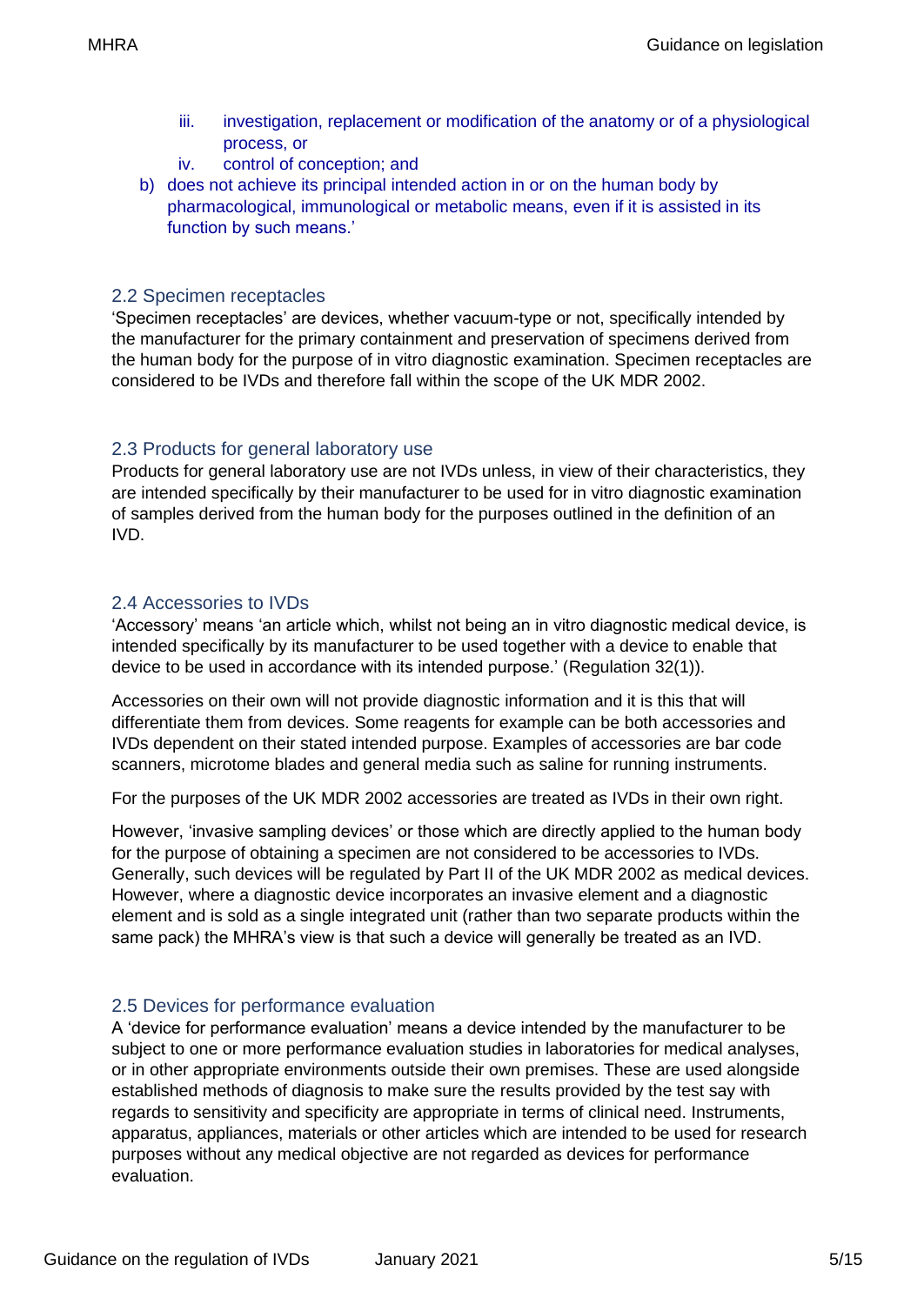Devices for performance evaluation are not subject to the normal conformity assessment procedures (which are detailed below), but manufacturers must draw up the statement of conformity (Part IV of the UK MDR 2002, Annex VIII [as modified by Part III of Schedule 2A to the UK MDR 2002]). These devices must be registered with the MHRA (see below under 'Registration' for further information).

#### <span id="page-5-0"></span>2.6 Certified reference material

Although internationally certified reference material and those materials used for external quality assurance schemes are not covered by the legislation, calibrators and control materials needed to establish or verify performance of devices are IVDs.

#### <span id="page-5-1"></span>2.7 Exemption for health institutions (commonly referred to as in-house manufacturing)

Regulation 33 excludes from its scope devices 'manufactured and used only within the same health institution and on the premises of their manufacture or used on premises in the immediate vicinity without having been transferred to another legal entity.'

The MHRA's view is that the exemption above will apply where a health institution manufactures an IVD in-house and then uses that IVD on the premises of manufacture (or on premises in the immediate vicinity) provided that the use of the IVD is intrinsic to the operation of the health institution, and not for some extraneous purpose that does not form part of the health functions of the institution. This is a complex issue; the appendix has a series of examples illustrating how the exemption can be applied. If the device is transferred to another legal entity, you will be considered a manufacturer and the full regulations will apply.

The UK MDR 2002 may also apply for joint ventures between multiple establishments, even if there is a third establishment created to place the device on the market.

They do not apply if your institution has a specialist research and development laboratory that has been commissioned by another institution. This would usually be to manufacture a product for specific clinical or research purposes, which are not commercial objectives.

#### <span id="page-5-2"></span>2.8 Trade fairs etc

IVDs which are not in compliance with the regulatory requirements may be shown at trade fairs, exhibitions, demonstrations, scientific or technical gatherings etc. provided that such devices are not used on specimens taken from the participants and a visible sign clearly indicates that the device cannot be marketed or put into service until it complies with the requirements of the UK MDR 2002.

## <span id="page-5-3"></span>3 The conformity assessment process

In general terms, a manufacturer wishing to place their products on the market under the UK MDR 2002 must:

- assign their devices to one of the relevant risk categories
- ensure that the device meets the 'essential requirements' (Part IV of the UK MDR 2002, Annex I [as modified by Part III of Schedule 2A to the UK MDR 2002])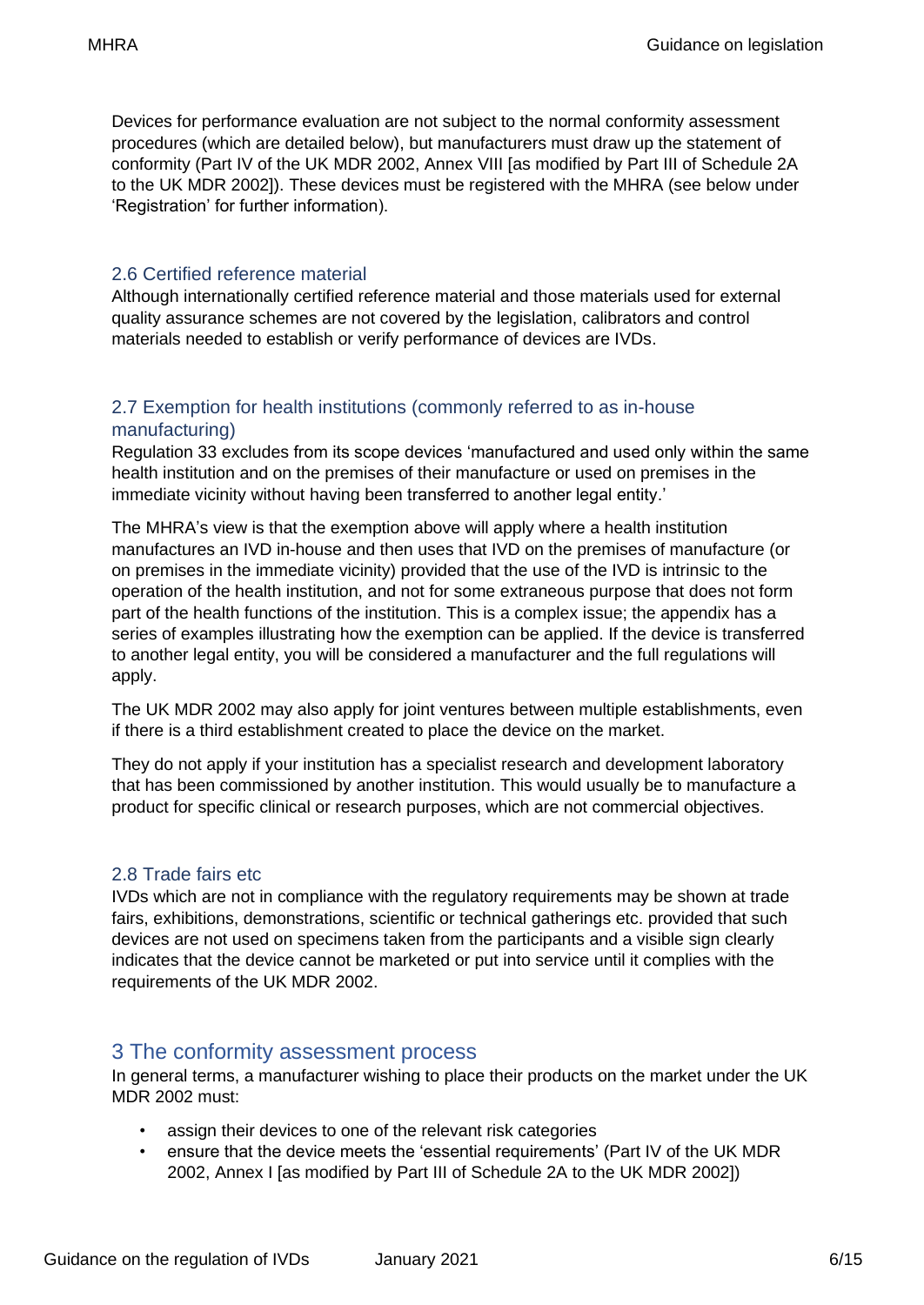- follow the appropriate conformity assessment procedure
- if appropriate (depending on the risk category of the device), ensure that an independent certification body (called a 'UK approved body') is involved in the conformity assessment procedure

As stated earlier, manufacturers of IVDs that are not placed on the market, but which are put into service and used in the context of the manufacturer's professional activity must also follow the appropriate conformity assessment procedure.

Definitions and further detail are provided below.

#### <span id="page-6-0"></span>3.1 Definition of a manufacturer

The manufacturer is defined in Regulation 2 as:

- a) the 'person with responsibility for the design, manufacture, packaging and labelling of a device before it is placed on the market under their own name, regardless of whether these operations are carried out by that person themselves or on their behalf by a third party;' or
- b) a person who 'assembles, packages, processes, fully refurbishes and/or labels one or more ready made products and/or assigns to them their intended purpose as devices with a view to their being placed on the market under their own name.' This does not apply to a person who assembles or adapts devices already on the market to their intended purpose for an individual patient

#### <span id="page-6-1"></span>3.2 UK approved body

A 'UK approved body' is a third party independent certification organisation which the MHRA designates to carry out certain tasks in respect of the conformity assessment procedures in Great Britain (Part IV of the UK MDR 2002, [as modified by Part III of Schedule 2A to the UK MDR 2002]. A UK approved body must be qualified to perform all the functions for which it is designated. The tasks which a UK approved body can carry out may be restricted by the MHRA. The activities of UK approved bodies are regularly monitored.

Manufacturers are required to inform their UK approved body of changes to their product ranges and quality system. In cases where design or type examination has been carried out by the UK approved body the manufacturer is required to notify them of changes to the design, as well as any information they have on changes to the pathogen and markers of infection to be tested. All such changes need to be approved by the UK approved body prior to implementation.

#### <span id="page-6-2"></span>3.3 Essential requirements

IVDs must comply with the essential requirements before being placed on the market (Part IV of the UK MDR 2002, Annex I [as modified by Part III of Schedule 2A to the UK MDR 2002]). The essential requirements aim to ensure that the products do not compromise the health and safety of patients and users, and are designed and manufactured to achieve the performance specified by the manufacturer for the stated medical purpose. Not all the essential requirements will apply to all devices and it is up to the manufacturer of the device to assess which are appropriate for their particular product. One way in which manufacturers can demonstrate that they have met essential requirements is to comply with the relevant designated standards to the UK MDR 2002.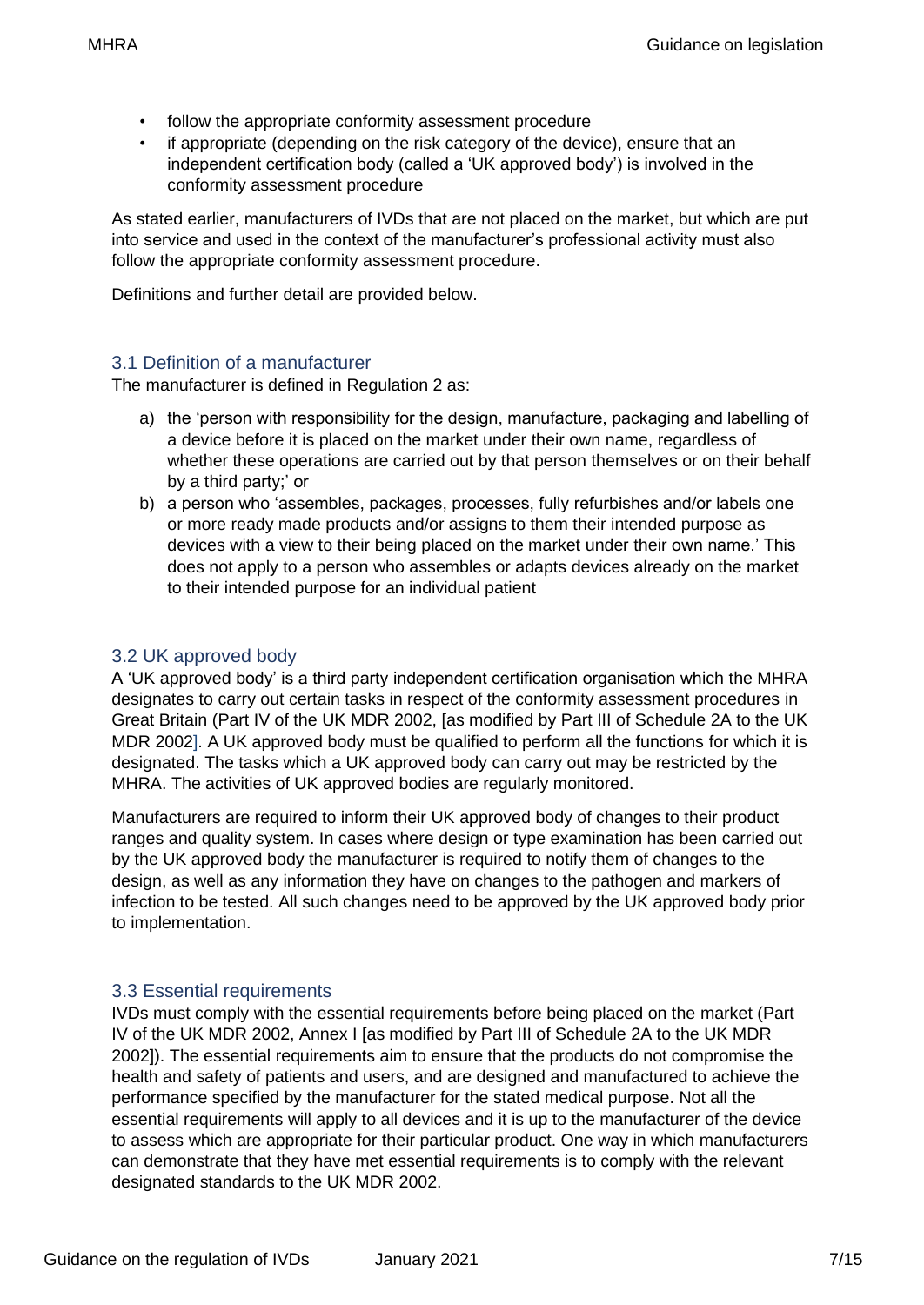#### <span id="page-7-0"></span>3.4 Level of regulatory control

The majority of IVDs do not require the intervention of a UK approved body in the conformity assessment process. However, for some IVDs (the correct performance of which is perceived to be essential to health), involvement of a UK approved body will be required.

For the purposes of the conformity assessment procedures, IVDs are grouped into four categories.

#### <span id="page-7-1"></span>3.5 The four categories of IVDs

These categories are, in order of increasing perceived risk:

- general IVDs, i.e. all IVDs other than those covered below
- IVDs for self-testing (a device intended by the manufacturer to be able to be used by lay persons in a home environment) excluding self-test devices covered below
- IVDs in the classifications stated in Part IV of the UK MDR 2002, Annex II List B (as modified by Part III of Schedule 2A to the UK MDR 2002): Which, amongst others, includes reagents products for rubella, toxoplasmosis and phenylketonuria as well as devices for self-testing for blood sugar
- IVDs in the classifications stated in Part IV of the UK MDR 2002, Annex II List A (as modified by Part III of Schedule 2A to the UK MDR 2002): Which includes reagents and products for HIV I and II, Hepatitis B, C and D, and reagent products for determining ABO systems and anti-kell including those used to test donated blood plus tests for screening vCJD

It is possible that Annex II Lists A and B (Part IV of the UK MDR 2002, as modified by Part III of Schedule 2A) may be amended or extended in the future.

#### <span id="page-7-2"></span>3.6 The conformity assessment routes

In order to demonstrate compliance with the essential requirements, the manufacturer must follow the conformity assessment procedure appropriate for the category of IVD concerned. Conformity assessment routes are detailed in Regulation 40 (Part IV of the UK MDR 2002, [as modified by Part III of Schedule 2A to the UK MDR 2002]. The conformity assessment routes are outlined below.

#### <span id="page-7-3"></span>3.7 General IVDs

The manufacturer must fulfil the applicable obligations imposed by sections 1 to 5 of Annex III (Part IV of the UK MDR 2002, Annex III [as modified by Part III of Schedule 2A to the UK MDR 2002]) and must declare and ensure that the device meets the provisions of the UK MDR 2002 which apply. No UK approved body involvement is required.

#### <span id="page-7-4"></span>3.8 Self-test IVDs not covered in Part IV of the UK MDR 2002, Annex II (as modified by Part III of Schedule 2A to the UK MDR 2002)

The manufacturer, in addition to complying with the requirements for general IVDs, must, before a declaration of conformity can be made, lodge an application with a UK approved body for the examination of the design of the device (Part IV of the Medical Devices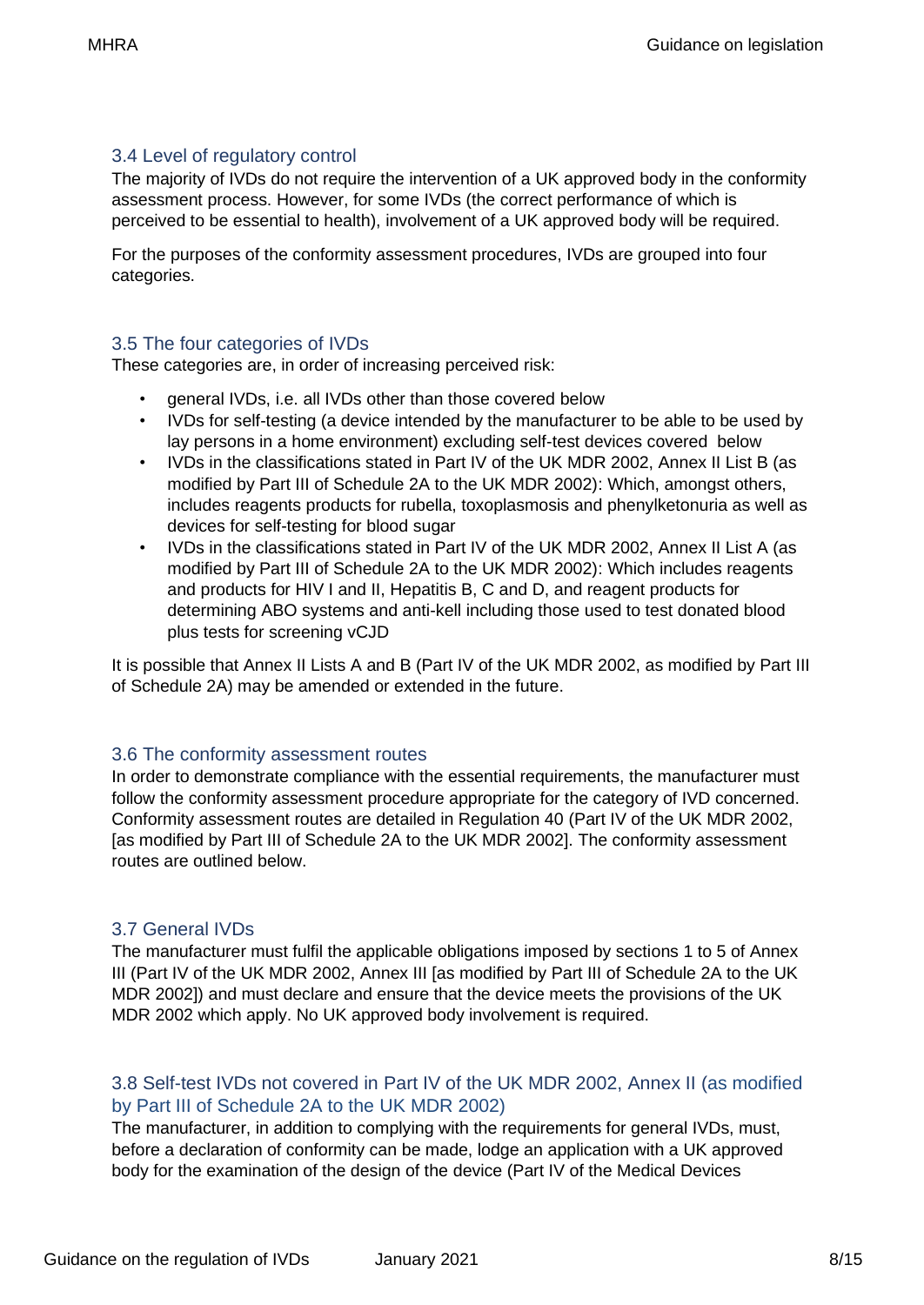Regulations 2002, Annex III [as modified by Part III of Schedule 2A to the UK MDR 2002]). This will include aspects affecting its suitability for non-professional users.

Alternatively, the manufacturer may follow the conformity assessment routes for higher risk products as detailed below.

#### <span id="page-8-0"></span>3.9 Part IV of the UK MDR 2002, Annex II (as modified by Part III of Schedule 2A to the UK MDR 2002)

For Annex II List B devices, the manufacturer must follow the applicable obligations imposed either by Annex IV, or by Annexes V and VI, or alternatively by Annexes V and VII and must declare and ensure that the device meets the provisions of the UK MDR 2002 which apply.

For List A devices, the manufacturer must follow either Annex IV, or alternatively Annexes V and VII (i.e. it cannot follow Annexes V and VI). All Annex II IVDs require the intervention of a UK approved body before a declaration of conformity with the IVDD can be made. The manufacturer must ensure that Annexes to Part IV are followed taking into account any amendments within Part III of Schedule 2A to the UK MDR 2002.

### <span id="page-8-1"></span>3.10 Classifications stated in Part IV of the UK MDR 2002, Annex II List B (as modified by Part III of Schedule 2A to the UK MDR 2002)

The UK approved body will:

- either carry out an audit of the full quality assurance system
- or carry out type examination plus verification of each batch or product
- or carry out type examination plus audit of the production quality assurance system

A UK approved body will:

- **either** carry out an audit of the full quality assurance system and review the product design dossier
- **or** carry out type examination plus audit of the production quality assurance system

In addition, for Annex II list A IVDs, the UK approved body must verify each product or batch of product before the manufacturer may place them on the market.

#### <span id="page-8-2"></span>3.11 Conformity assessment procedure flow charts

The conformity assessment routes are summarised below.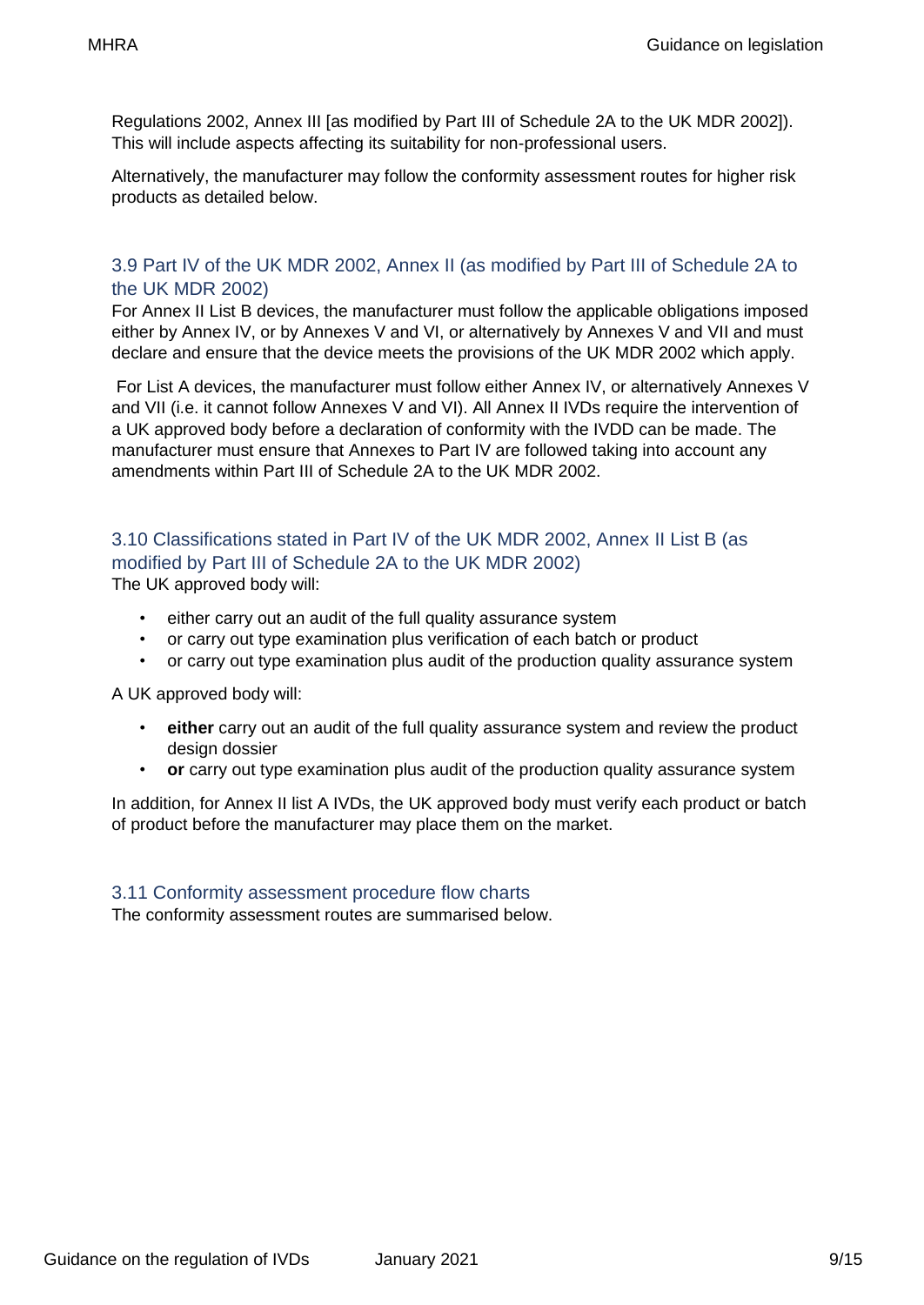

For the purposes of the above diagram, please read:

- 'CE marking' as 'UKCA marking'
- 'Notified body' as 'UK approved body'
- Annexes as modified by Part III of Schedule 2A to the UK MDR 2002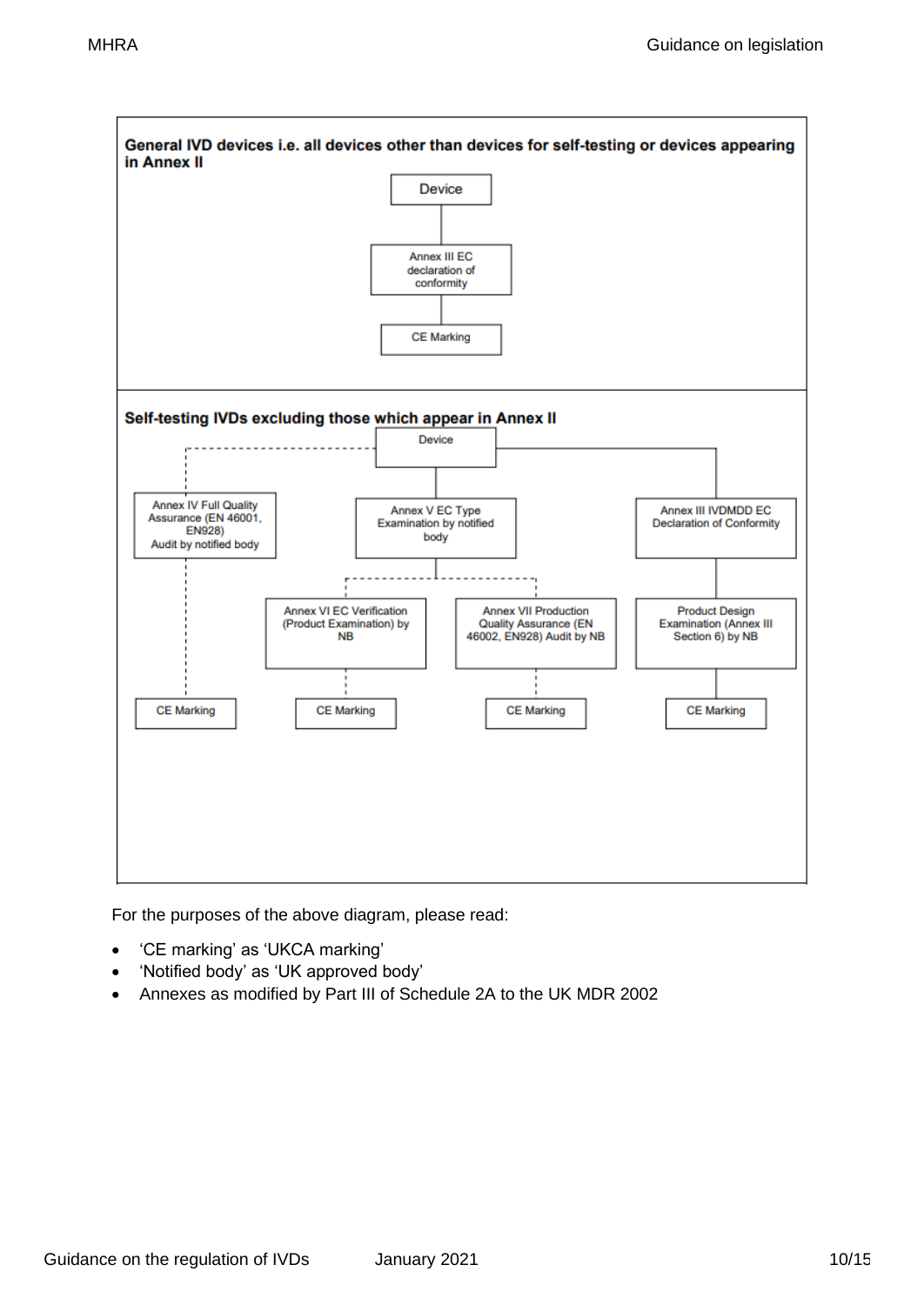

For the purposes of the above diagram, please read:

- 'CE marking' as 'UKCA marking'
- 'Notified body' as 'UK approved body'
- Annexes as modified by Part III of Schedule 2A to the UK MDR 2002

It is for the manufacturer to determine how best to demonstrate conformity. The use of designated standards or common technical specifications (CTS) (see below) can be helpful.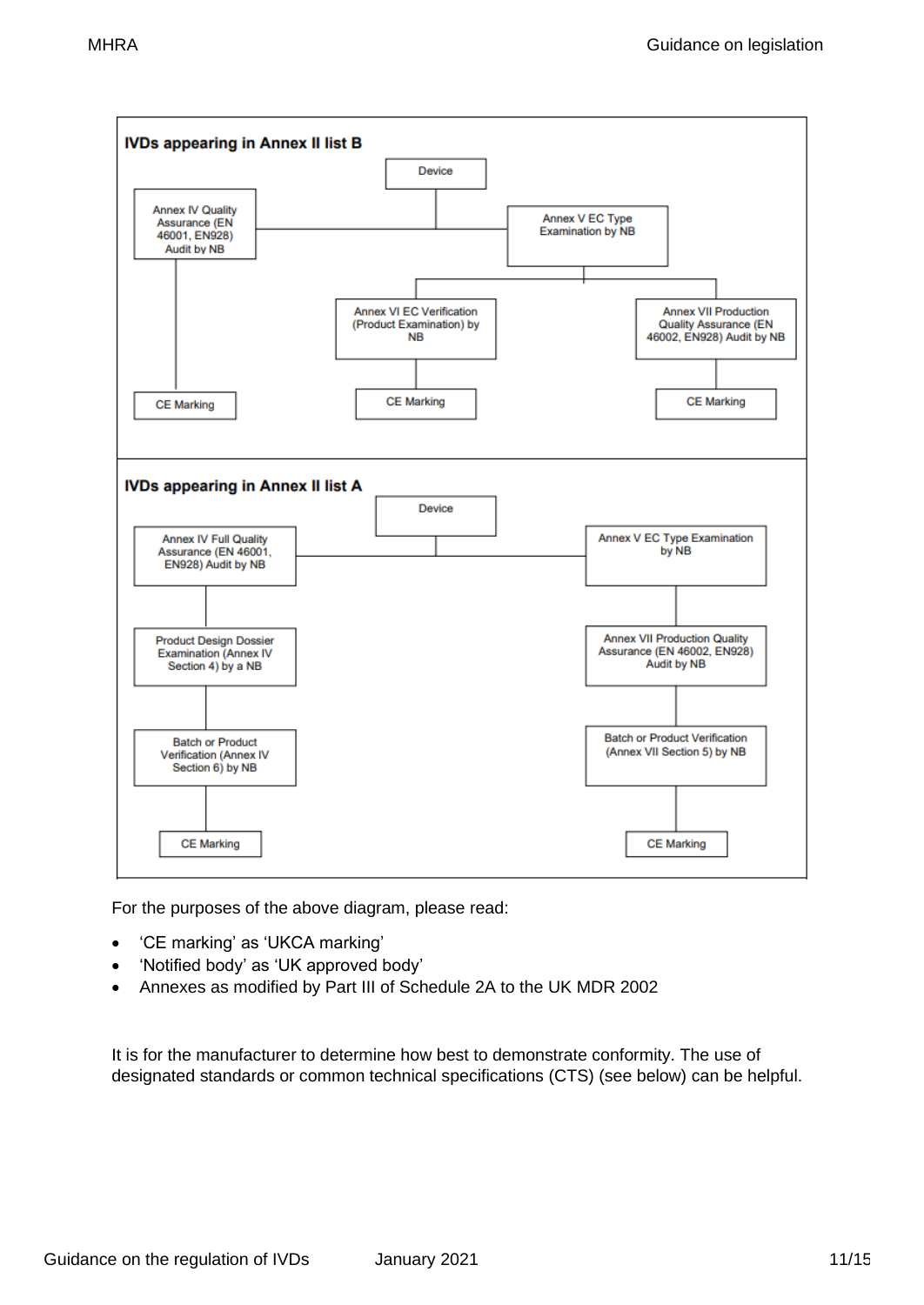#### <span id="page-11-0"></span>3.12 Documentation

The declaration of conformity, the technical documentation and the decision, reports and certificates of UK approved bodies must be kept available for inspection for a period of five years after manufacture of the last device.

#### <span id="page-11-1"></span>3.13 Designated standards

Standards that have been [designated under Part IV of the UK MDR 2002](http://ec.europa.eu/enterprise/policies/european-standards/harmonised-standards/iv-diagnostic-medical-devices/index_en.htm) may be used to show conformity with the relevant essential requirements. Compliance with an appropriate designated standard gives a presumption of conformity with the essential requirements to which the standard relates. The use of designated standards is not mandatory and other standards exist that are not designated and which may be used to assist in showing conformity. However, unlike designated standards they offer no presumption of conformity.

#### <span id="page-11-2"></span>3.14 Common technical specifications (CTS)

For the devices in List A (and where necessary in list B) of Annex II (Part IV of the UK MDR 2002, Annex II [as modified by Part III of Schedule 2A to the UK MDR 2002]), common technical specifications are available to establish appropriate performance evaluation and reevaluation criteria, batch release criteria, reference methods and reference materials. These specifications describe criteria for the performance evaluation and manufacturer's batch release for products encompassed within List A.

A CTS exists for vCJD assays for blood grouping and another CTS for the other list of Annex II list A devices. Copies of the CTS in question can be obtained [here](https://eur-lex.europa.eu/legal-content/EN/TXT/PDF/?uri=CELEX:32011D0869&from=RO) (original 2002 CTS plus 2009 update and 2011 vCJD table) and [here](https://ec.europa.eu/docsroom/documents/10338/attachments/1/translations) (MEDDEV 2.14/4 vCJD CTS guidance).

As a general rule, manufacturers are required to comply with the common technical specifications. If for duly justified reasons they do not comply with them they must adopt solutions of a level at least equivalent to them

#### <span id="page-11-3"></span>3.15 UKCA marking

IVDs must bear the UKCA mark when they are placed on the market. From 1 July 2023, a UKCA mark will be required in order to place a device on the Great Britain market. Prior to this date, manufacturers can use the UKCA mark on a voluntary basis and the CE mark will continue to be accepted on the Great Britain market until 30 June 2023. Devices for performance evaluation do not need to be UKCA marked.

A manufacturer must not apply the UKCA marking unless they have fulfilled the applicable obligations of the UK MDR 2002. The UKCA mark is therefore seen as a declaration by the manufacturer that the product meets all of the appropriate provisions of the relevant legislation, including those relating to safety. A device bearing a UKCA mark can be marketed in Great Britain (England, Wales and Scotland), but is not recognised in the EU, EEA or Northern Ireland markets.

Devices placed on the market in the EU, EEA or Northern Ireland will still require CE marking, unless an exemption applies. A CE UKNI mark can be affixed for the purposes of Northern Ireland, but this device cannot circulate on the EU or EEA markets. You can read more about the Northern Ireland requirements [here.](https://www.gov.uk/guidance/regulating-medical-devices-from-1-january-2021#NI)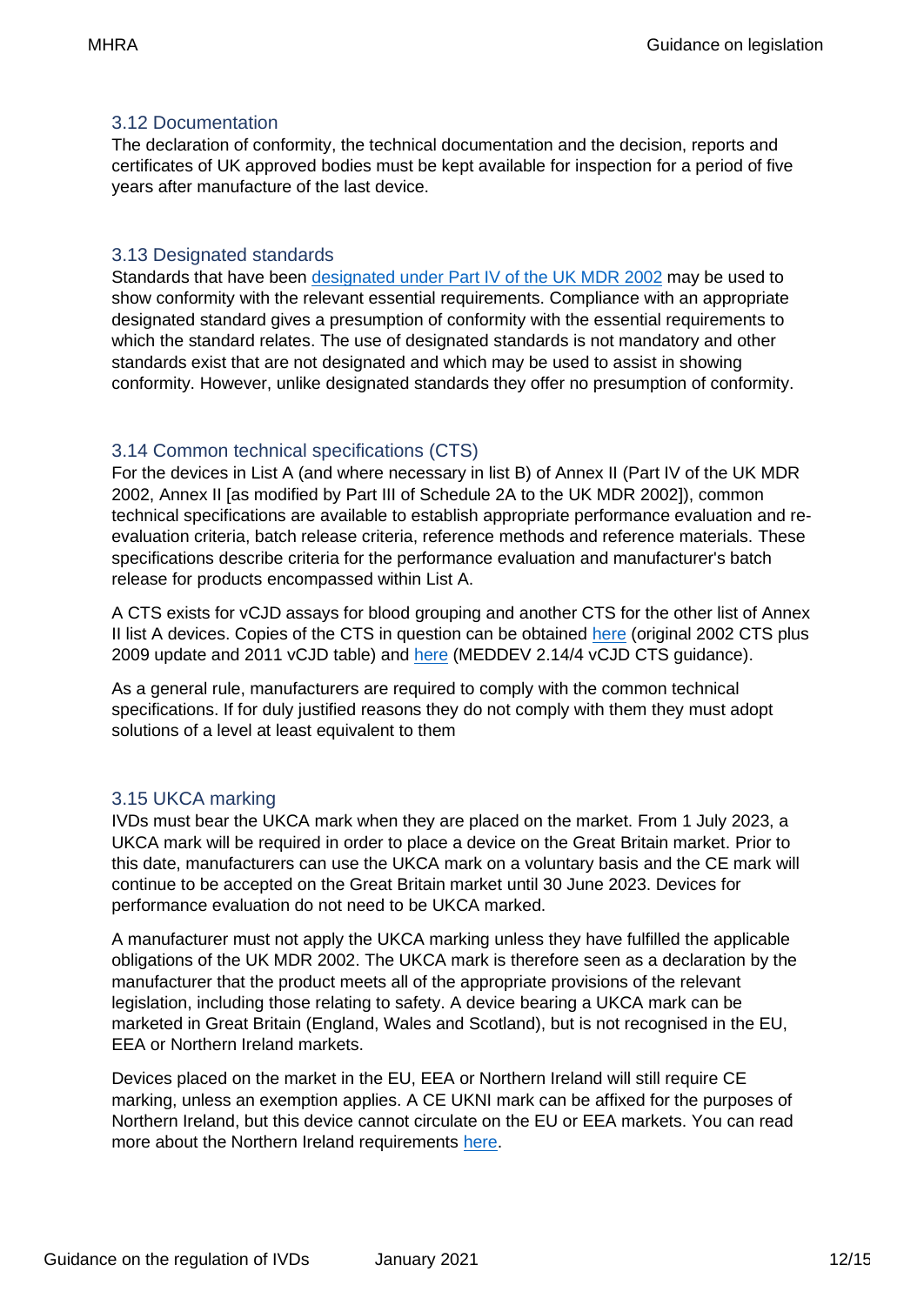#### <span id="page-12-0"></span>3.16 Affixing the UKCA marking

The UKCA marking must be affixed in a visible, legible and indelible form on the device (where practicable and appropriate) and on the instructions for use. It must also appear on the sales packaging. The relevant UK approved body number (where one has been used) should accompany the UKCA marking. For more information, please see the published guidance on [using the UKCA marking.](https://www.gov.uk/guidance/using-the-ukca-mark-from-1-january-2021)

#### <span id="page-12-1"></span>3.17 IVDs not placed on the market

The conformity assessment procedures apply not only to IVDs that are placed on the market, but also to any person who manufactures IVDs and, without placing them on the market, 'puts them into service and uses them within the context of their professional activity.' Thus, for example, a person who manufactures an IVD and then uses it to provide diagnostic services without placing that device on the market would generally need to comply with the appropriate conformity assessment procedure in respect of that device. For example, a commercial pregnancy testing service provider who produces their own reagents for use inhouse.

## <span id="page-12-2"></span>4 Other regulatory requirements

#### <span id="page-12-3"></span>4.1 Language used in labelling and instructions for use

Regulation 35(2) requires the labelling and instructions for a device to be in English.

#### <span id="page-12-4"></span>4.2 Registration

Pursuant to Regulation 44, a manufacturer with a registered place of business in the UK who places a relevant device on the Great Britain market, or who makes available a device for performance evaluation under their own name must register the device(s) with the MHRA prior to it being placed on the market.

In addition, a person with a registered places of business in the UK who (a) places a relevant device on the Great Britain market, or (b) who makes a device available for performance evaluation, on behalf of a manufacturer who does not have a registered place of business in the United Kingdom must register the device(s) with the MHRA prior to it being placed on the market (see also 'UK Responsible Person' below).

Further guidance for registration in the UK is given on our [website.](https://www.gov.uk/guidance/register-as-a-manufacturer-to-sell-medical-devices)

#### <span id="page-12-5"></span>4.3 UK Responsible Person

Manufacturers who do not have a registered place of business in the United Kingdom must designate a UK Responsible Person to perform certain obligations (e.g. to make certain documentation available on request) (Regulation 33A).

Additionally, such a manufacturer must also designate a UK Responsible Person as the person responsible for marketing the IVD in Great Britain and for registering that device the MHRA.

As well as registering the device with the MHRA, the UK Responsible Person must: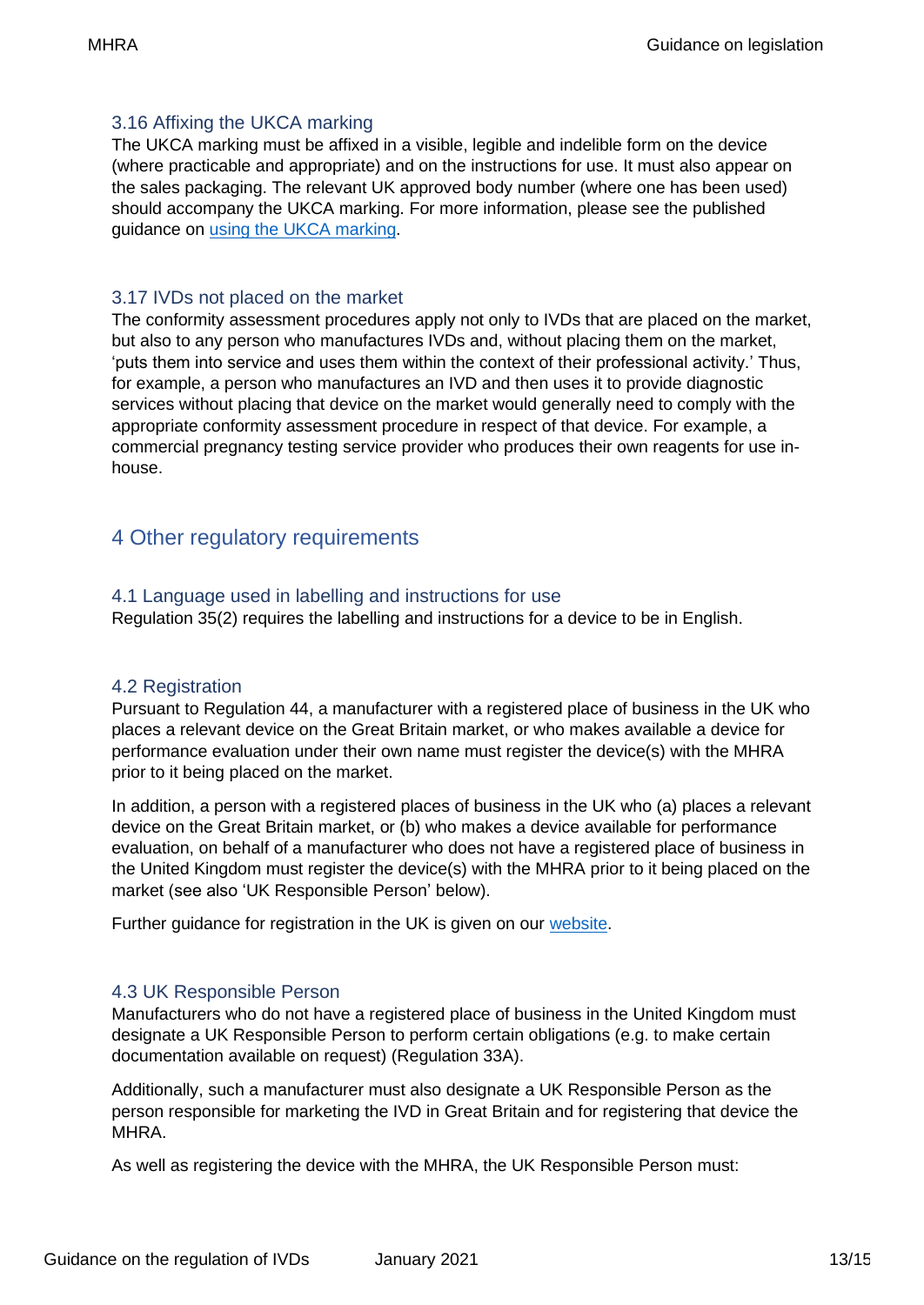- ensure that the declaration of conformity and technical documentation have been drawn up and, where applicable, that an appropriate conformity assessment procedure has been carried out by the manufacturer
- keep available a copy of the technical documentation, a copy of the declaration of conformity and, if applicable, a copy of the relevant certificate, including any amendments and supplements for inspection by the MHRA
- in response to a request from the MHRA, provide the MHRA with all the information and documentation necessary to demonstrate the conformity of a device.
- where they have samples of the device or access to the device, comply with any request from the MHRA to provide such samples or access
- where they have neither samples of the device nor access to the device, communicate to the manufacturer any request from the MHRA to provide such samples or access, and communicate to the MHRA whether the manufacturer intends to comply with that request
- cooperate with the MHRA on any preventive or corrective action taken to eliminate or, if that is not possible, mitigate the risks posed by devices
- immediately inform the manufacturer about complaints and reports from healthcare professionals, patients and users about suspected incidents related to a device for which they have been appointed
- if the manufacturer acts contrary to its obligations under these Regulation:
	- o terminate the legal relationship with the manufacturer; and
	- o inform the MHRA and, if applicable, the relevant approved body of that termination

The name and address of the UK Responsible Person, where applicable, will also need to be included on product labelling where the UKCA mark has been affixed.

#### <span id="page-13-0"></span>4.4 Post-market surveillance and vigilance procedures

The conformity assessment procedures include obligations with regard to experience gained in the post-production phase, including implementation of any necessary corrective actions. Manufacturers must maintain a 'vigilance system' to notify MHRA of incidents that might lead to or might have led to death or serious health consequences, or to a systematic recall of a device.

More details are given on our [website.](https://www.gov.uk/government/collections/medical-devices-guidance-for-manufacturers-on-vigilance)

#### <span id="page-13-2"></span><span id="page-13-1"></span>4.5 Additional legislation that may apply to IVDs

There are some additional legal requirements of which IVD manufacturers should be aware:

#### **The Health and Safety at Work Act 1974**

The Health and Safety at Work Act 1974 imposes a general duty on any person who designs, manufacturers, imports or supplies any article for use at work (which includes IVDs) to make sure that the article is safe and without risks to health as far as is reasonably practicable. The Act includes a requirement for appropriate testing and examination, and the provision of adequate information about the use of the article.

#### **The Radioactive Material (Road transport) (Great Britain) Regulations 2002**

IVDs which contain radioactive substances must comply with the requirements of these Regulations which are enforced by the Health and Safety Executive.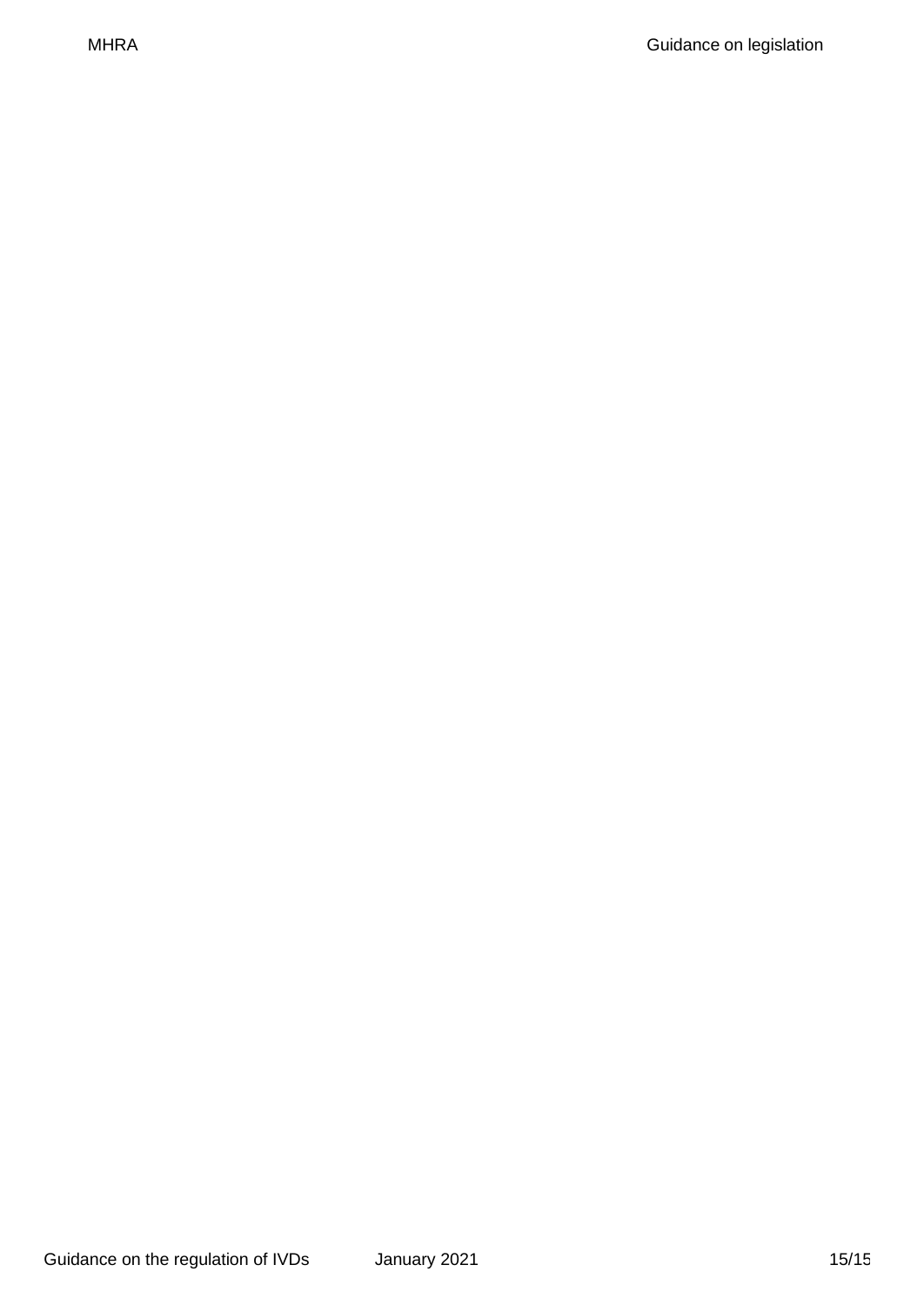## <span id="page-15-0"></span>Appendix: In-house manufacture of IVD medical devices

Devices which are manufactured by health institutions and used only on their own patients ('in-house manufacture') are exempt from the requirements of the UK MDR 2002.

This appendix relates specifically to in-house manufacture of in vitro diagnostics but should be read in conjunction with the [general guidance](https://www.gov.uk/government/publications/in-house-manufacture-of-medical-devices/in-house-manufacture-of-medical-devices) that we have on the subject (available on our website).

#### **Background**

The UK MDR 2002 applies not only to devices that are placed on the market, but also to devices that are put into service and used in the context of a professional activity, without being placed on the market. This provision covers the test kits manufactured and used by commercial or other testing service providers, which they use in-house but do not place on the market.

However, Regulation 33 exempts 'health institutions' from the provisions of the UK MDR 2002 in certain circumstances:

'The requirements of this Part in respect of relevant devices apply in respect of in vitro diagnostic medical devices and accessories to such devices, except for products manufactured and used within the same health institution and either on the premises of their manufacture or on premises in the immediate vicinity without having been transferred to another legal entity.'

For example, a commercial pregnancy testing service provider who produces their own reagents for use in-house.

#### **Advice**

The MHRA's view is that the exemption above will apply where a health institution manufactures an IVD in-house and then uses that IVD on the premises of manufacture (or on premises in the immediate vicinity) provided that the use of the IVD is intrinsic to the operation of the health institution, and not for some extraneous purpose that does not form part of the health functions of the institution. If the device is transferred to another legal entity, you will be considered a manufacturer and the full regulations will apply.

The UK MDR 2002 may also apply for joint ventures between multiple establishments, even if there is a third establishment created to place the device on the market.

They do not apply if your institution has a specialist research and development laboratory that has been commissioned by another institution. This would usually be to manufacture a product for specific clinical or research purposes, which are not commercial objectives.

#### **What is a 'health institution'?**

The MHRA's view is that a health institution is a body whose primary purpose is the care and/or promotion of public health. Bodies that clearly qualify as health institutions are NHS trusts and bodies such as the National Blood Authority. Similarly, the MHRA considers that private hospitals and bodies which provide private health care (for example, BUPA) can be treated as health institutions, provided that the primary purpose of those bodies is the care and/or promotion of public health.

On the other hand, free-standing laboratories that provide diagnostic services, (which are not part of a body that has as its purpose the care and/or promotion of public health) do not, in the MHRA's view, qualify as health institutions. Similarly, were a clinic to be established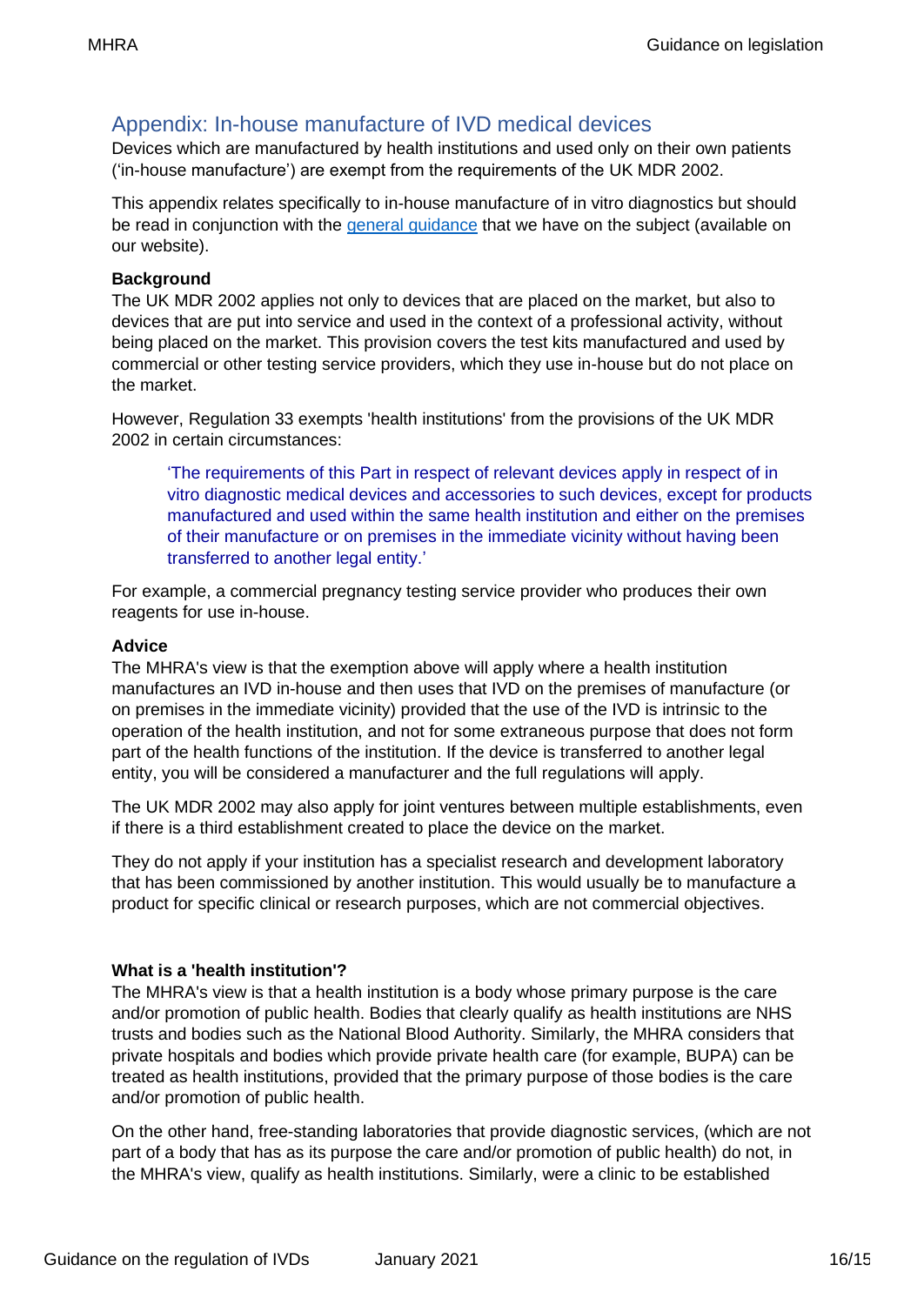purely to provide diagnostic services, which did not have as its overall purpose the provision of health care (i.e. care and treatment of patients) or the promotion of public health, the MHRA would not consider such a clinic to be a 'health institution.' This means that the exemption will not apply to such bodies even if they would otherwise fall within the exemption.

Establishments primarily claiming to pursue health interests or healthy lifestyles, such as gyms, spas, wellness and fitness centres are not considered to be health institutions and the exemption does not apply.

In general, the MHRA's view is that a health institution will be a single legal entity (e.g. a trust, rather than an individual hospital) although there may be exceptional circumstances where it is appropriate to treat two different legal entities as a single health institution. Whether two legal entities can be treated as a single institution will depend on their precise circumstances. It is not sufficient that they both have as their primary purpose the care and/or promotion of public health.

There must be some close association and common identity, as well as shared premises and facilities, such that they can genuinely be considered as a single institution. For example, a hospital may be considered a single health institution, even though the premises are shared by an NHS trust and a research laboratory run by the university which operates the hospital's medical school or medical research department. The laboratory may manufacture an IVD which is then used by the NHS trust staff, but such use could be treated as being use within the same health institution.

#### **What qualifies the health institutions for the exemption?**

There are two distinct circumstances in which the exemption will apply:

- 1. a device is manufactured and used within the same health institution, on the premises of manufacture
- 2. a device is manufactured and used within the same health institution, on premises in the immediate vicinity (provided the device has not been transferred to another legal entity)

As set out above, concern has centered on the use of devices which have been manufactured inhouse (i.e. the circumstances covered by article 9.13) and which are not transferred to another body.

Where a health institution manufactures a device and transfers it to a different health institution, the exemption does not apply because the device is not manufactured and used within the same health institution. This means that in most cases, where a device is transferred by a health institution to a different legal entity, the exemption does not apply.

The MHRA's interpretation is best illustrated by a series of examples:

#### **Example 1**

#### **A health institution manufactures an IVD in-house and uses that IVD on the premises of manufacture, or on premises in the immediate vicinity.**

Provided that the use of the IVD by the health institution is intrinsic to its operation and not for some extraneous purpose that does not form part of its health functions, the MHRA considers that the exemption will apply. This is regardless of the identity of the entity to which the diagnostic service is being provided. This would cover an NHS trust hospital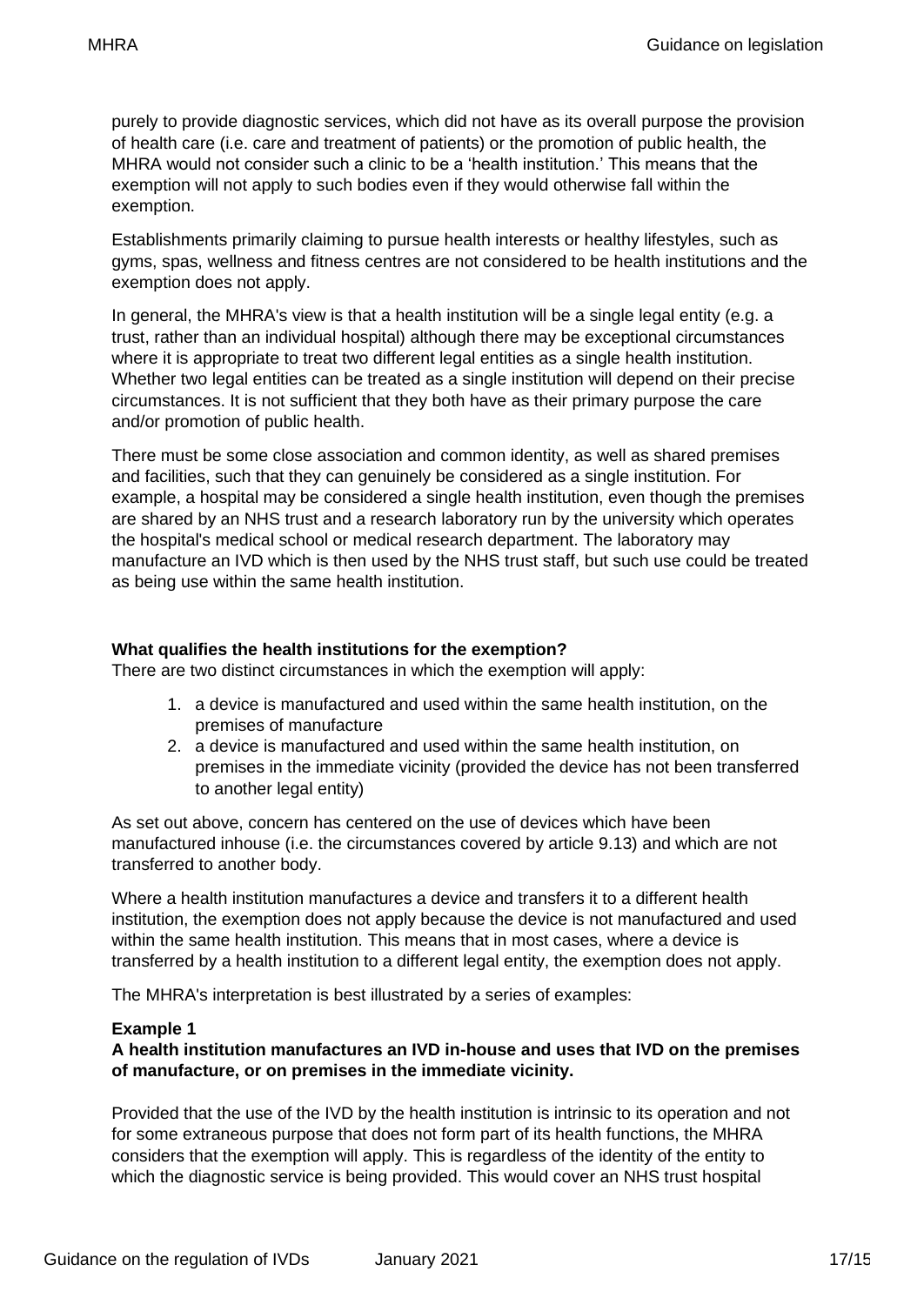providing a routine or specialist diagnostic service to a hospital within a different NHS trust (e.g. the Supra Regional Assay Service); or a body such as the National Blood Authority or the Health Protection Agency providing specialist testing services within its remit to other bodies.

However, the MHRA considers that the use by a health institution of a device for an extraneous purpose (e.g. an NHS hospital setting up commercial, diagnostic service available to privately paying patients, which was not part of its NHS functions) is not use 'within' the institution and therefore the exemption does not apply.

#### **Example 2**

#### **A health institution manufactures an IVD in-house, but then transfers that IVD to a different part of the same health institution located on a different site which is not in the immediate vicinity.**

The exemption does not apply, because although the IVD is manufactured and used within the same health institution, the use of the IVD is not on the premises of manufacture or on premises in the immediate vicinity.

#### **Example 3**

#### **A health institution manufactures an IVD in-house, but then transfers it to a different legal entity, which is based on the same premises.**

In general, the exemption does not apply because the device is not manufactured and used within the same health institution. However, if the two separate legal entities can be treated as one health institution and the legal entity which uses the IVD does so on the premises of manufacture (assuming that the use of the IVD is part and parcel of the operation of that health institution), then the exemption does apply. An example might be the manufacture of an IVD by a university laboratory on trust hospital premises (as part of a joint health partnership), which is then used by the hospital to test NHS patients.

However, the MHRA does not consider that the exemption would apply if a commercial manufacturer set up on hospital premises and manufactured IVDs which were then used by the hospital – the MHRA would not regard the hospital and manufacturer together as a 'health institution'.

#### **Example 4**

#### **A health institution manufactures an IVD in-house, but then transfers it to a different legal entity, which is based on nearby premises.**

In the example above, the university research laboratory and hospital are on different premises, albeit nearby. The exemption does not apply.

#### **What about modification of IVDs bought from a third party?**

The MHRA's view is that the regulatory requirements apply whenever a device has been modified to such an extent that it can be considered as a new device. If it is appropriate to treat the modified device as a new device, then the modifier is in the same position as if they had manufactured a device from scratch for the purposes of the regulatory requirements i.e. if he is placing the device on the market, he will need to follow the appropriate regulatory